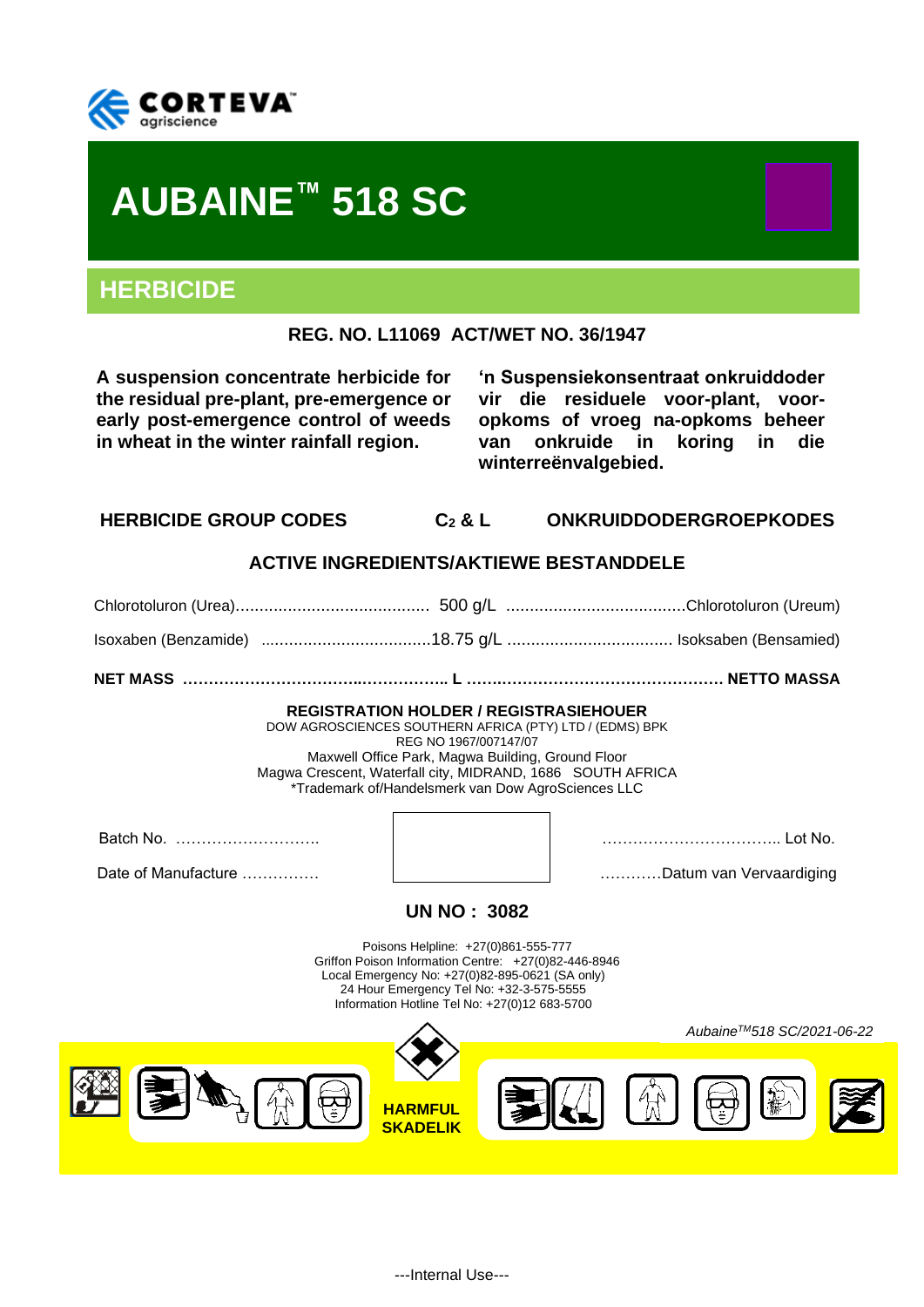# **WARNINGS**

# **Wheat - Allow 56 days between application and harvesting.**

Handle with care. Do not swallow. Store away from food, feed, drugs, drinking water, seed and other agricultural chemicals. Store in a cool, dry place and in original container. Keep out of reach of children, uninformed persons and animals. May cause slight eye irritation. Very toxic to fish and other aquatic organisms.

**RE-ENTRY INTERVAL:** Do not enter treated area until spray deposit has dried unless wearing protective clothing.

*Although this remedy has been extensively tested under a large variety of conditions the registration holder does not warrant that it will be efficacious under all conditions because the action and effect thereof may be affected by factors such as abnormal soil, climatic and storage conditions; quality of dilution water, compatibility with other substances not indicated on the label and the occurrence of resistance of weeds against the remedy concerned as well as by the method, time and accuracy of application. The registration holder furthermore does not accept responsibility for damage to crops, vegetation, the environment or harm to man or animal or for lack of performance of the remedy concerned due to failure of the user to follow the label instructions or to the occurrence of conditions which could not have been foreseen in terms of the registration. Consult the supplier in the event of any uncertainty.*

# **PRECAUTIONS**

Do not inhale vapour or spray mist.

Avoid eye and skin contact.

Wear suitable protective clothing, gloves, eye and face protection when handling the concentrate.

Wash contaminated clothing after use.

Wash with soap and water after use.

Do not store near heat or open flame.

Do not eat, drink or smoke whilst mixing or applying the product or before washing hands and face.

Avoid drift of spray mist onto other crops, pastures, rivers, dams and areas not under treatment. Prevent contamination of food, feed, drinking water and eating utensils.

Apply the product strictly in accordance with the application directions.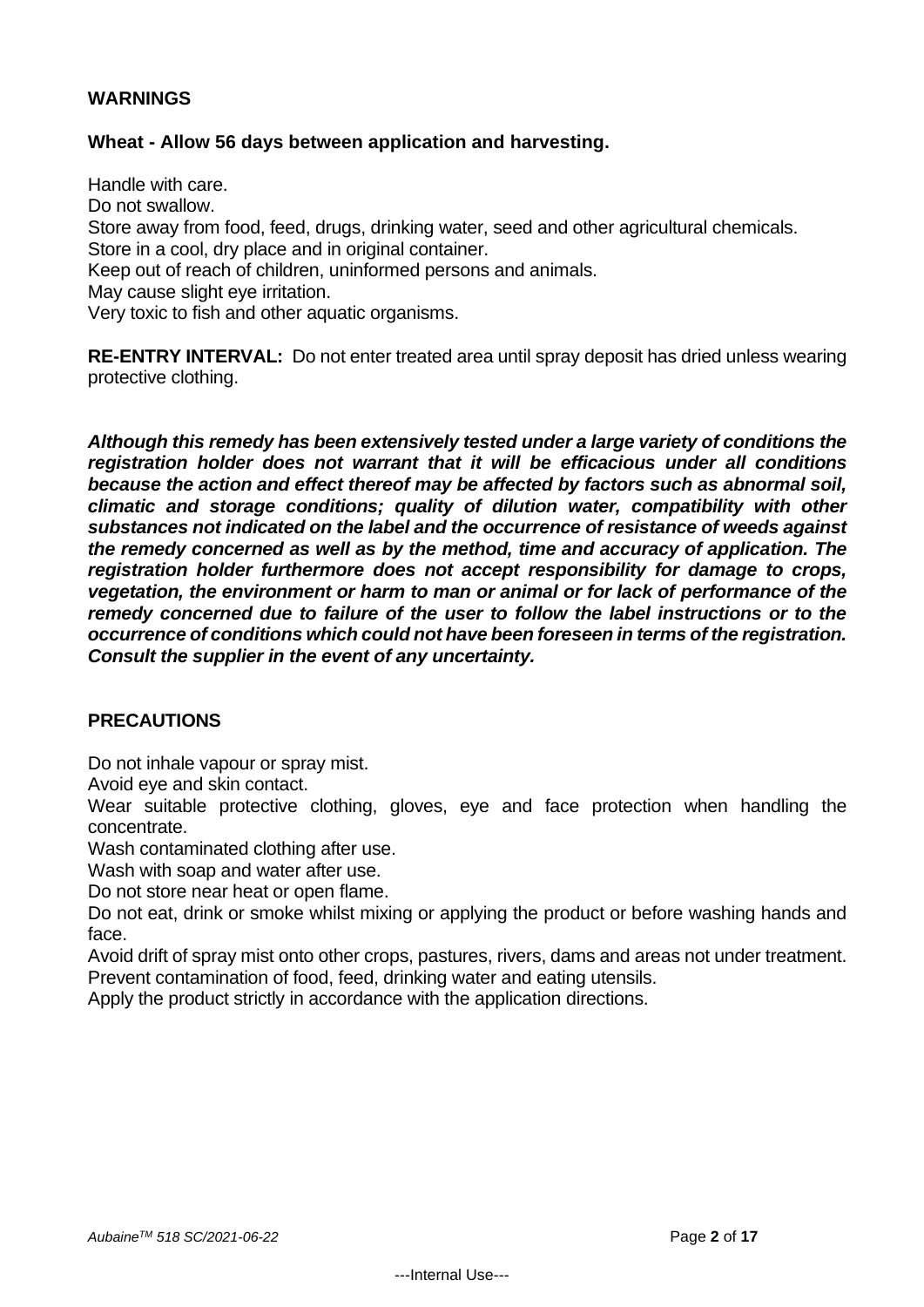# **SYMPTOMS OF HUMAN OVER EXPOSURE:**

May cause slight eye irritation.

#### **FIRST AID MEASURES:**

Never give fluids by mouth or induce vomiting if patient is unconscious or is having convulsions.

#### **Ingestion:**

Contact a physician.

Have a person sip a glass of water if able to swallow.

Do not induce vomiting. The decision of whether to induce vomiting or not should be made by a physician.

#### **Eye contact:**

Hold eyes open and rinse slowly and gently with water for 15-20 minutes. Remove contact lenses, if present, after the first 5 minutes, then continue rinsing eyes. If effects occur, consult a physician, preferably an ophthalmologist.

#### **Skin Contact:**

Take off contaminated clothing. Rinse skin immediately with plenty of water for 15-20 minutes. Wash contaminated clothing before re-use.

#### **Inhalation:**

Immediately remove patient to fresh air.

If the person is not breathing, call an emergency unit then give artificial respiration; if by mouth-to-mouth use a rescuer protection mask.

Contact a poison control center or consult a physician for treatment advice or.

#### **NOTE TO PHYSICIAN:**

There is no specific antidote. Treatment of exposure should be directed at the control of symptoms and the clinical condition of the patient.

Have the safety data sheet (SDS) and if available the product container or label with you when contacting a poison control center or physician.

#### **RESISTANCE PREVENTION AND MANAGEMENT**

Some naturally occurring weed biotypes resistant to **AUBAINE™ 518 SC** herbicide and other herbicides belonging either to Group  $C_2$  or Group L, may exist through normal genetic variability in any weed population. The resistant individuals can eventually dominate the weed population if herbicides with the same mode of action are used repeatedly. These resistant weeds will not be controlled by **AUBAINE™ 518 SC** or any other photosynthesis or cellulose inhibiting herbicides.

Since the presence of resistant weeds is difficult to detect prior to herbicide application, it is of the utmost importance that treated areas be inspected often to timeously identify the occurrence of herbicide-resistant weeds. Dow AgroSciences will not accept any liability for performance failure in the event of a build-up of resistant weeds resulting from inadequate management practices as indicated on this label.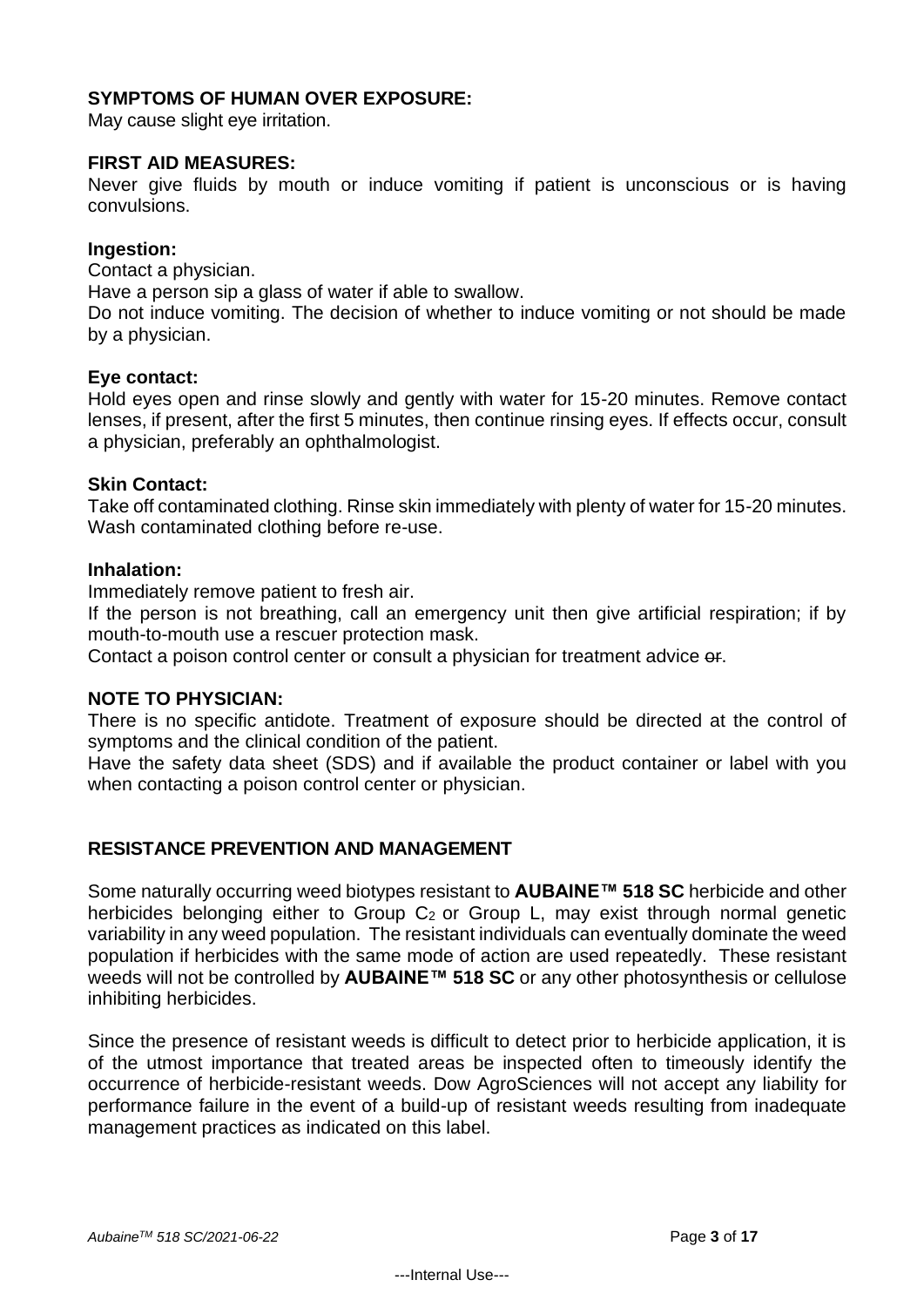# **TO DELAY THE SELECTION OF RESISTANT WEEDS**

- ❖ Integrate tillage, crop rotation or mechanical control methods (including non-selective herbicides) during the fallow period into weed control programs whenever practical.
- ❖ Avoid exclusive repeated use of herbicides from the same mode of action group. Plan crop rotations to allow use of herbicides from different mode of action groups.
- ❖ Maintain herbicide use records for each field.
- ❖ Prevent movement of resistant weed seeds and vegetative plant material to other fields by cleaning harvesting and tillage equipment and planting clean seed.
- ❖ When grazing, begin with lands with the least weed resistance before moving to lands with high resistance due to the possibility of animals spreading the seed.
- ❖ Inspect all lands annually to identify the development of resistance early.

For further advice on the prevention of herbicide resistance contact your nearest Dow AgroSciences representative.

In the case where the above-mentioned measures are not followed, Dow AgroSciences will not be liable for any damage which may occur if **AUBAINE™ 518 SC** does not control resistant weeds.

# **USE RESTRICTIONS AND NOTES OF USE.**

Do not apply **AUBAINE™ 518 SC** to wheat undersown with legumes.

Apply the product strictly in accordance with the application directions.

Stop spraying when wind speed exceeds 5 meter/second.

Don't spray under turbulent, unstable and dry conditions during the heat of the day (25°C or more).

Do not contaminate any water bodies e.g. dams, rivers, boreholes, etc.

**AUBAINE™ 518 SC** should be applied only **ONCE** per season per field.

Do not use near desirable plants or trees (e.g. windbreaks and ornamental trees alongside roads) or on areas where their roots may extend, or in locations where the chemical may be washed or moved into contact with their roots.

Do not use on soil where susceptible plants are to be grown in the foreseeable future.

Clean application equipment thoroughly after use and ensure that all residues of **AUBAINE™ 518 SC** are removed (see Sprayer clean-up) and dispose of rinse water where it will not contaminate other crops, grazing, rivers and dams.

Rinse empty container three times with a volume of water equal to a minimum of 10 % of that of the container. Add the rinse water to the contents of the spray tank before destroying the container in the prescribed manner and do not re-use it for any other purpose.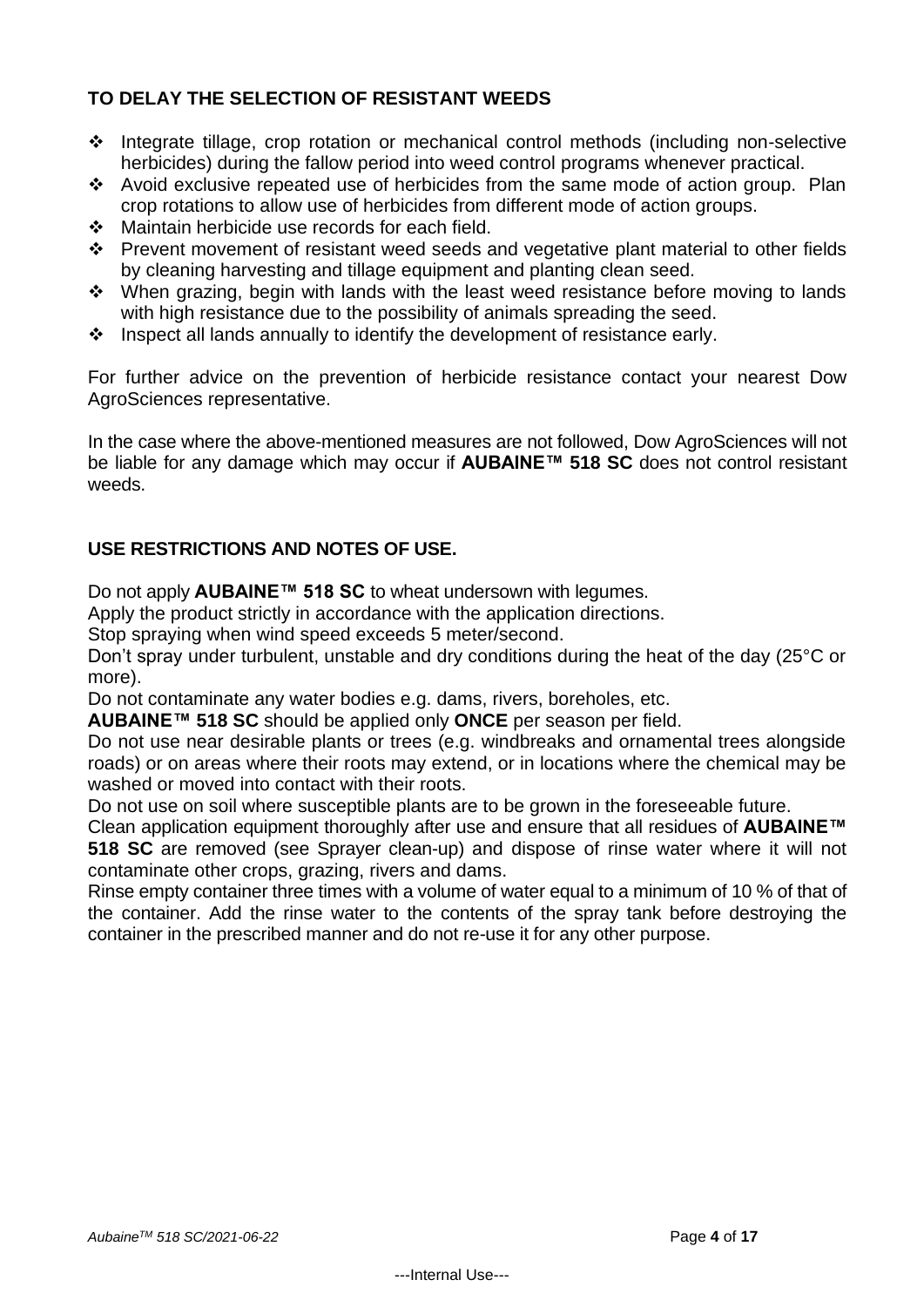# **CROP SAFETY**

When **AUBAINE™ 518 SC** is used as directed, it generally shows good crop selectivity.

The following factors will help to minimise the risk of crop injury:

# **PRE-PLANT, PRE-EMERGENCE**

- − Avoid movement of treated soil into adjacent planting rows.
- − Do not use press wheels together with harrows or chains to cover seed.
- − When a fertiliser spreader or other sowing equipment is used for sowing, ensure good coverage of seed with soil before **AUBAINE™ 518 SC** is applied.
- − Do not apply product directly onto the crop seed. Avoid germination of crop seed on the soil surface.

# **POST-EMERGENCE**

− **DO NOT** apply to wheat after the 3 leaf growth stage.

Crop injury may increase under the following circumstances:

- − Where deep furrows are formed during planting.
- − Soil movement into the crop row due to wind or heavy rainfall soon after planting.
- − Where heavy rainfall between application and crop emergence on soils with a high leaching potential, results in movement of the herbicide into the crop seed zone.

Leaf necrosis, leaf scorch, stunting, yellowing or stand reduction could occur in wheat after the use of **AUBAINE™ 518 SC**. The crop usually outgrows these symptoms and yields should not be affected. Potential crop damage can be increased if the crop is under stress due to severe weather conditions such as cold or freezing temperatures or heavy rain, drought, waterlogging, nutrient deficiency, disease, insect or nematode damage or carry-over herbicide residues.

# **MINIMUM RECROPPING INTERVAL AND CROP ROTATION GUIDELINES**

The minimum recropping interval includes the time of last application of **AUBAINE™ 518 SC** to the anticipated date of replanting. The intervals specified below will only be valid if favourable soil moisture and temperature conditions prevail to promote more rapid breakdown of **AUBAINE™ 518 SC** by microbial activity. Abnormally dry and/or cold conditions may result in slower degradation.

Careful consideration should be given to crop rotation plans prior to using **AUBAINE™ 518 SC**.

Wheat can be replanted without any restrictions in the season following the application of **AUBAINE™ 518 SC.**

To avoid damage to all other follow crops a replanting period of at least **24 months** must be observed preceded by a test planting. Test strips of the desired follow crop should be planted and monitored during germination and emergence for any abnormal growth to determine if the follow crop can be grown successfully. The land should always be deeply ploughed before a rotational crop is planted.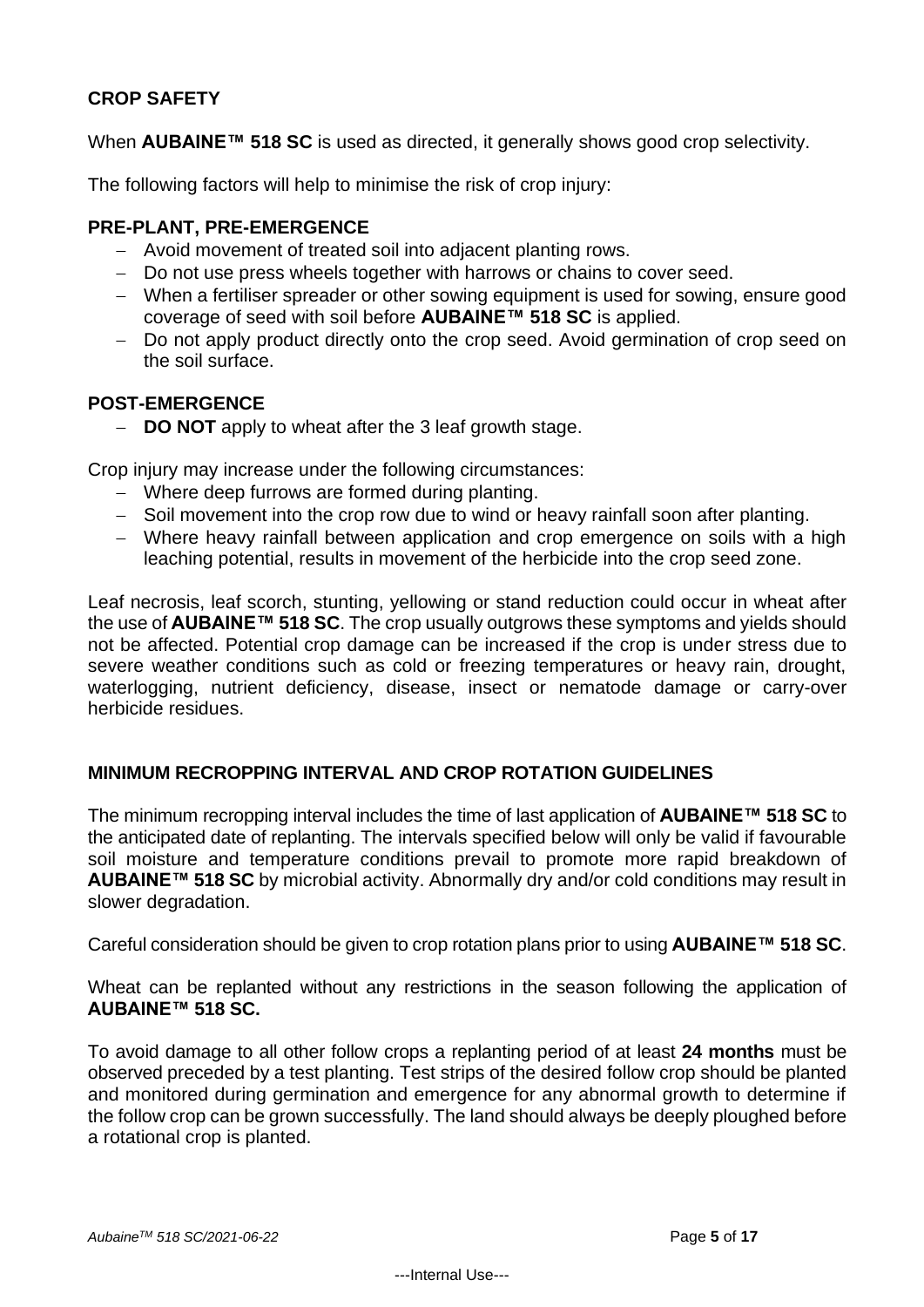# **WEEDS NORMALLY CONTROLLED:**

**Pre-plant, pre-emergence**

| Rye grass         |
|-------------------|
| Medics            |
|                   |
| Rye grass         |
| Musk heron's bill |
|                   |

\*\*Variable control may be expected.

#### **NOTE:**

**AUBAINE™ 518 SC** controls certain weed species as listed above. Other annual grasses and broadleaf weed species that were not present during the development trials may possibly also be controlled to a certain degree. The registration holder does not accept any responsibility for weeds not listed.

# **DIRECTIONS FOR USE: Use only as directed.**

# **SHAKE WELL BEFORE USE. REPLACE CAP AFTER POURING.**

#### **GENERAL INFORMATION**

**AUBAINE™ 518 SC** has two active ingredients, Isoxaben and Chlorotoluron therefore having two different modes of action – a mixture of a cellulose synthesis inhibitor (Group L) and a photosynthesis inhibitor (Group C2).

**AUBAINE™ 518 SC** is either a residual, soil-applied, pre-plant, pre-emergent herbicide which is absorbed by the roots and shoots of germinating weeds or it can be used as an early postemergence application to weeds at 2-4 leaf growth stage.

**AUBAINE™ 518 SC** must be mixed with clean water and applied as a uniform broadcast spray by means of ground application.

**AUBAINE™ 518 SC** as a pre-plant, pre-emergence treatment can only be applied if planting is done with an Ausseeder (Ausplow), Voorplanter, Equalizer or a similar knife-point planter with press wheels. Planting speed should be 5-6 km/h to avoid throwing treated soil into adjacent crop rows.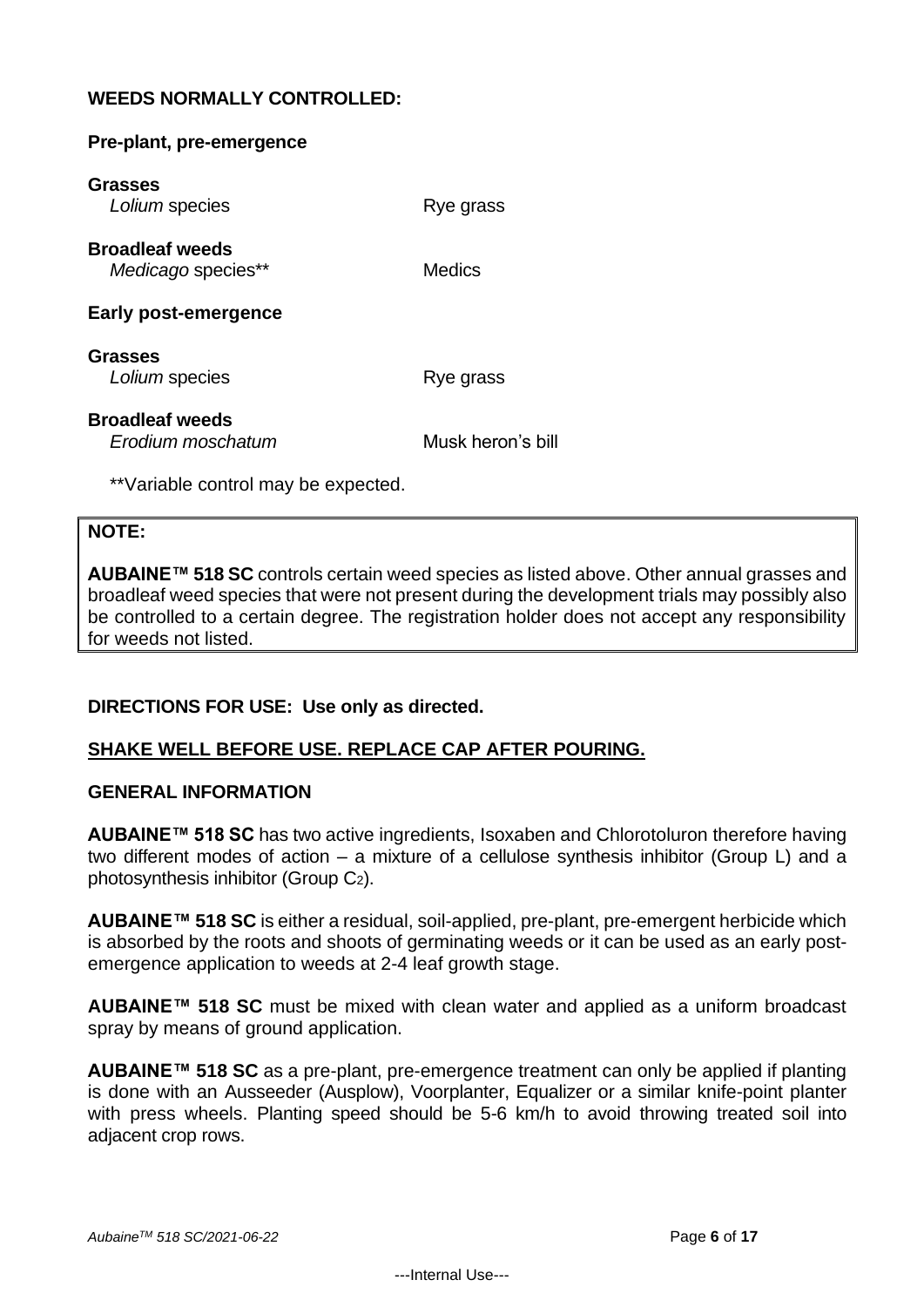# **MIXING INSTRUCTIONS**

Fill the spray tank up to half-full with clean water. Start the agitation.

Add the required amount of **AUBAINE™ 518 SC** into the tank through a sieve.

Continue agitation while topping up the spray tank with water until the final volume has been reached.

Ensure thorough agitation of the mixture in the tank continues whilst mixing and spraying.

Tank mixtures must be sprayed out immediately and not be allowed to stand in the spray tank as the effectiveness may be reduced due to product degradation.

Thoroughly re-agitate before re-using if a stoppage of spraying operations should occur for some reason.

Flush tank out thoroughly with water after each day's spraying, (see **SPAYER CLEAN-UP**).

# **GROUND APPLICATION**

**AUBAINE™ 518 SC** can be applied with any medium or high volume sprayer fitted with a conventional spray boom with flat fan nozzles. Accurately calibrate spray equipment prior to application. The spray boom and nozzles should be set to provide a uniform coverage. Use 200-250 litre of water/ha for overall application to ensure thorough coverage. Use a low spray pressure (2 bar or 200 kPa) to ensure **AUBAINE™ 518 SC** is applied as a coarse droplet spray.

| <b>CROP</b>                                        | <b>RATE/HA</b>                          | <b>REMARKS</b>                                                                                                                                   |
|----------------------------------------------------|-----------------------------------------|--------------------------------------------------------------------------------------------------------------------------------------------------|
| <b>WHEAT</b>                                       | 3.0-3.6 L AUBAINE™ 518 SC               | Apply AUBAINE™ 518 SC directly to                                                                                                                |
| (Only for use in<br>the winter rainfall<br>region) | Pre-plant, pre-emergence<br>application | damp, uncultivated soil as a broadcast<br>application<br>prior to<br>planting<br>and<br>incorporate by knife-point planter with<br>press wheels. |
|                                                    | 2.8-3.0 L AUBAINE™ 518 SC               | <b>DO NOT</b> apply after wheat has reached<br>the 3 leaf growth stage.                                                                          |
|                                                    | Early post-emergence                    |                                                                                                                                                  |
|                                                    | application                             | Apply AUBAINE <sup>™</sup> 518 SC as a broadcast<br>application over the crop when weeds are<br>at 2-4 leaf growth stage.                        |

# **NOTES:**

- − Ensure that information listed under "DIRECTIONS FOR USE" is adhered to.
- Degree of control obtained and duration of effect depend on weed species, weed size and growing conditions following the period during and after application.
- − **AUBAINE™ 518 SC** must be washed into the soil as soon as possible for optimal pre-plant, pre-emergence control, it is necessary that the application is followed within seven (7) days by 25-40 mm of rain before the weeds emerge.
- Weed control might be reduced in no-till situations with plant remains from the previous crop covering the soil.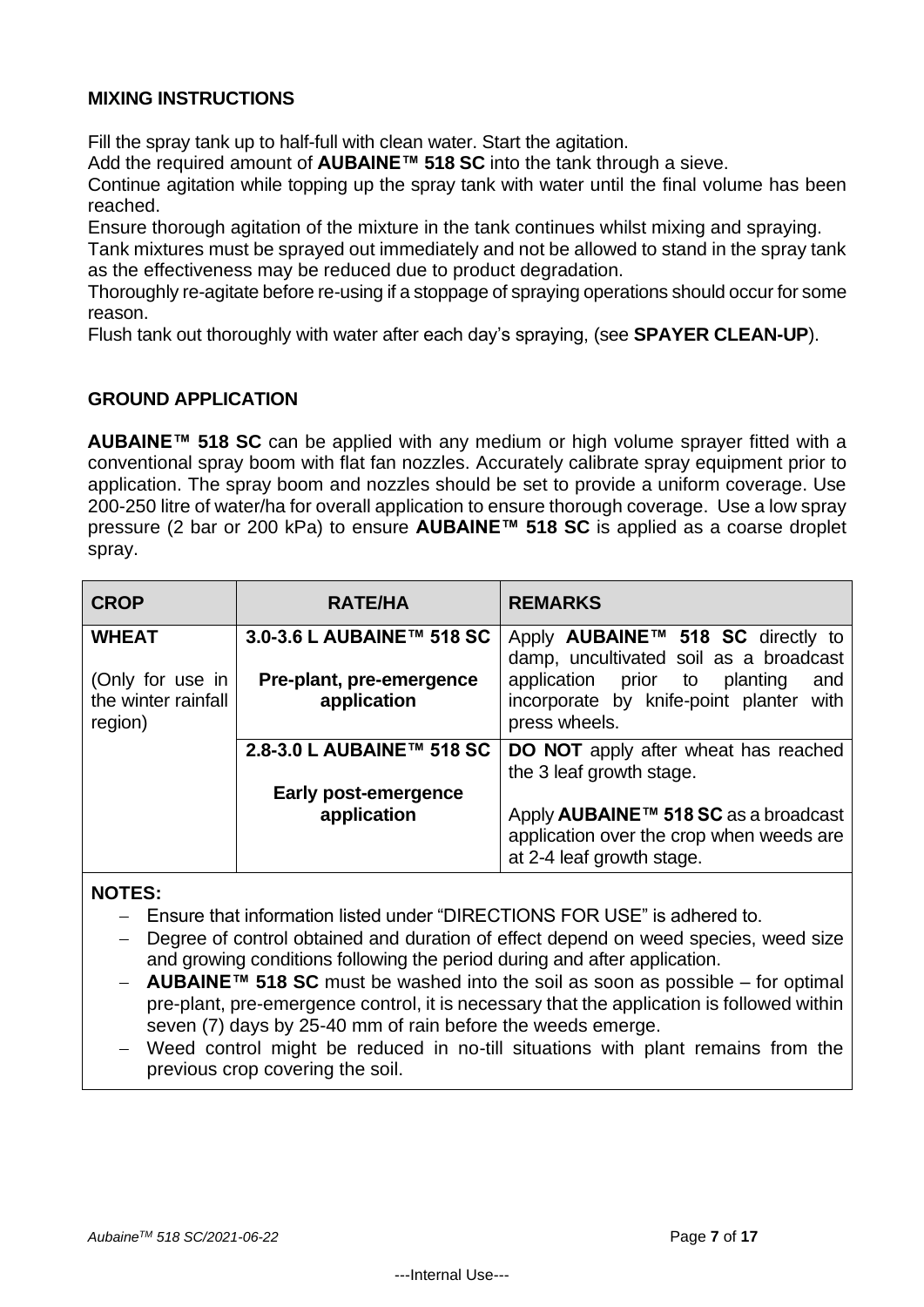#### **SPRAYER CLEAN-UP**

To prevent any damage to subsequent crops, other than wheat, all residues of **AUBAINE™ 518 SC** must be removed from the mixing and spraying equipment. Proceed as follows:

- a) The spray tank should be drained immediately after spraying crops. Wash any contamination off the outside of the sprayer with clean water.
- b) The inside of the spray tank should be rinsed with clean water and flushed with at least one tenth of the spray tank volume through the hoses and nozzles. Drain the tank completely.
- c) Half-fill the tank with clean water and add the correct quantity of cleaning agent. Per 100 litre of final tank volume, add 350 ml household ammonia (9.5 % ammonia) to the water, e.g. in the case of a 1 000 litre spray tank, fill with 500 litre water and add 3.5 litre  $(= 10 \times$ 0.35 L) household ammonia.

The initial solution now prepared, which is double strength, should be mixed thoroughly by turning on the agitation. This solution is used for flushing the hoses and nozzles for approximately 1 minute.

The remainder is then filled up to the final volume of the spray tank and allowed to stand for 15 minutes with the agitation running. After 15 minutes have elapsed, flush the boom, hoses and nozzles again and drain the tank completely.

- d) Remove the nozzles and filters and allow to soak in a bucket containing 40 ml of household ammonia per 10 litre of water.
- e) Rinse the tank again with water and flush at least one tenth of the tank volume through the boom, hoses and nozzles.
- f) Dispose of the rinse water in a safe manner. Do not spray onto sensitive crops or land intended for planting with sensitive crops.

Precautions with spray clean-up

- Do not inhale the vapour of the cleaning agents.
- Avoid contact with eyes and skin.
- In case of contact with eyes and skin immediately rinse with plenty of water and seek medical advice.
- Keep out of reach of children, uninformed persons and animals.
- Keep cleaning agents only in original containers.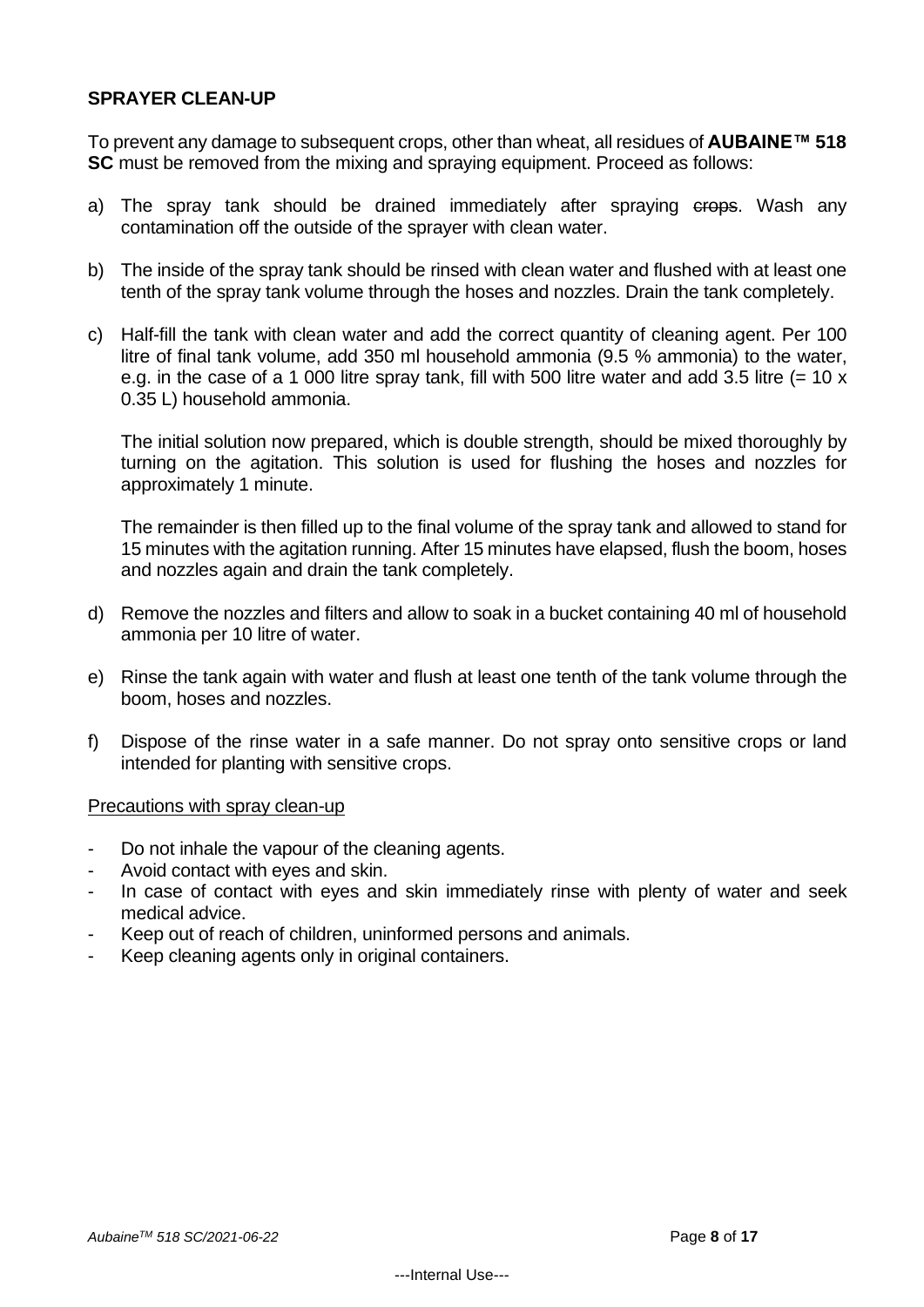# **STORAGE AND DISPOSAL**

#### Storage conditions

Store away from sun and damp, in original tightly closed containers, in a well-ventilated area apart from food and feed under lock and key. Avoid storage above 35 °C.

#### Product and container disposal

Do not re-use empty containers for any other purpose, especially not for storing water, food or feed. Perforate and flatten the containers before disposing of them in the prescribed manner.

Destroy empty containers or surplus product in an industrial incinerator approved for agricultural chemicals. Do not bury in or spray onto any area under agricultural use. Empty containers should be rinsed thoroughly with clean water and pour rinse solution in the spray tank.

# **Local Emergency No: +27(0)82-895-0621 (SA only) 24 Hour Emergency Tel No: +32-3-575-5555 Information Hotline Tel No: +27(0)12 683-5700**

© Dow AgroSciences LLC. All unauthorized reproduction of this label is forbidden.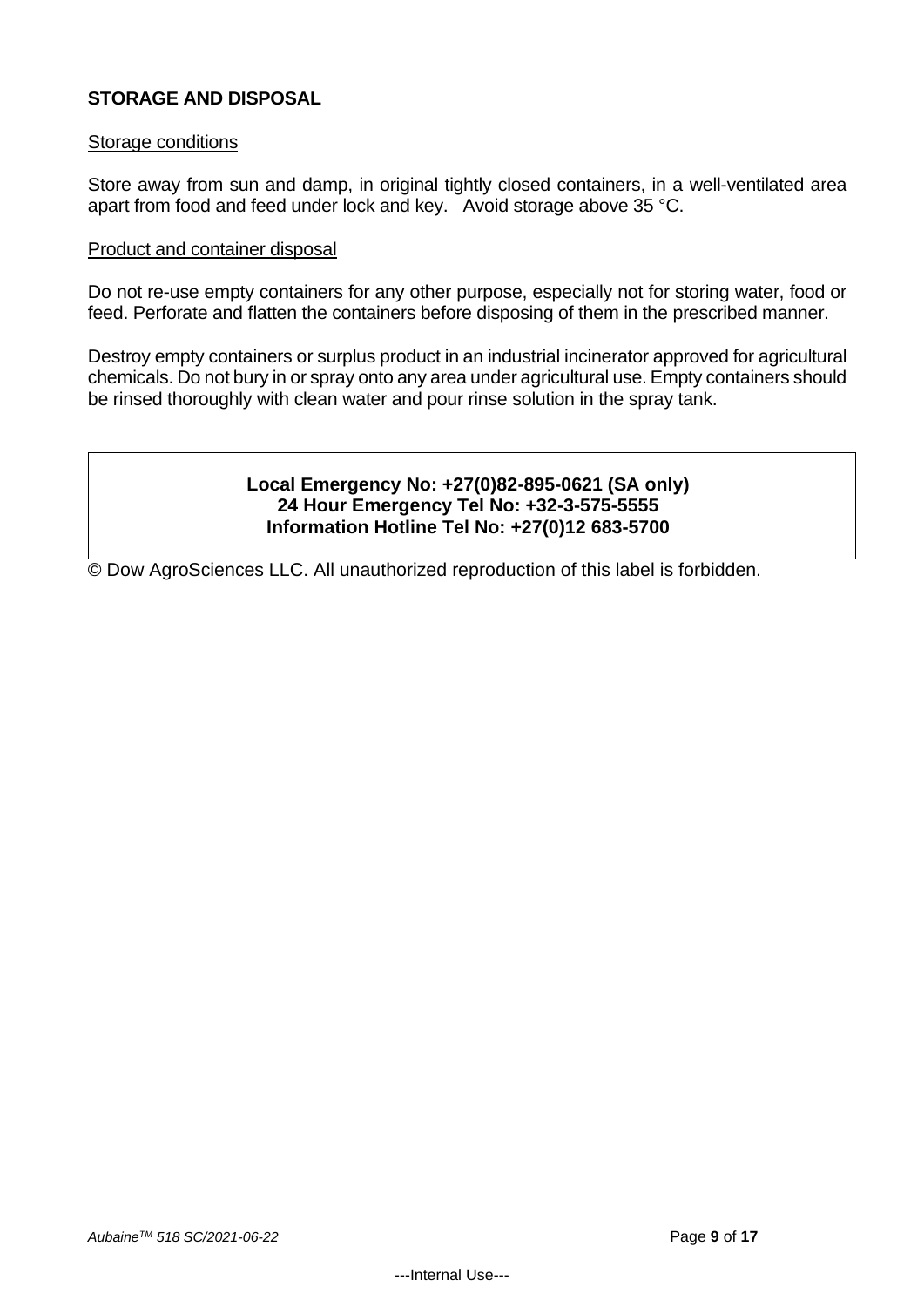# **WAARSKUWINGS**

#### **Koring - Tyd wat moet verstryk tussen die toediening en die oes is 56 dae.**

Hanteer versigtig. Moet nie insluk nie. Berg weg van voedsel, voer, saad en ander landbou chemikalieë. Berg in 'n koel, droë plek. Hou buite bereik van kinders, oningeligte persone en diere. Mag ligte oog irritasie veroorsaak. Baie giftig vir visse en ander akwatiese organismes.

**HERBETREDING:** Moet nie behandelde gebied betree alvorens die spuitneerslag droog is nie, tensy beskermende oorklere gedra word.

*Alhoewel hierdie middel omvattend onder 'n groot verskeidenheid toestande getoets is, waarborg die registrasiehouer nie dat dit onder alle toestande doeltreffend sal wees nie aangesien die werking en effek daarvan beïnvloed kan word deur faktore soos abnormale grond-, klimaats- en bergingstoestande; kwaliteit van verdunningswater, verenigbaarheid met ander stowwe wat nie op die etiket aangedui is nie en die voorkoms van weerstand van onkruide teen die betrokke middel sowel as die metode, tyd en akkuraatheid van toediening. Verder aanvaar die registrasiehouer nie verantwoordelikheid vir skade aan gewasse, plantegroei, die omgewing of vir nadelige effek op mens of dier of vir 'n gebrek aan prestasie van die betrokke middel as gevolg van die versuim van die gebruiker om etiketaanwysings na te kom of as gevolg van die ontstaan van toestande wat nie kragtens die registrasie voorsien kon word nie. Raadpleeg die verskaffer in die geval van enige onsekerheid***.**

# **VOORSORGMAATREËLS**

Moet nie walms of spuitnewel inasem nie.

Vermy kontak met oë en vel.

Dra geskikte beskermingsklere, handskoene, oog- en gesigbeskerming wanneer die konsentraat hanteer word.

Was besoedelde klere na gebruik.

Was met seep en water na gebruik.

Moet nie stoor naby hitte of 'n oop vlam nie.

Moet nie eet, drink of rook tydens vermenging of toediening van die produk of voordat hande en gesig gewas is nie.

Vermy wegdrywing van spuitnewel op ander gewasse, weiveld, riviere, damme en plekke wat nie onder behandel is nie.

Voorkom die besoedeling van voedsel, voer, drinkwater en eetgerei.

Produk moet streng volgens gebruiksaanwysings toegedien word.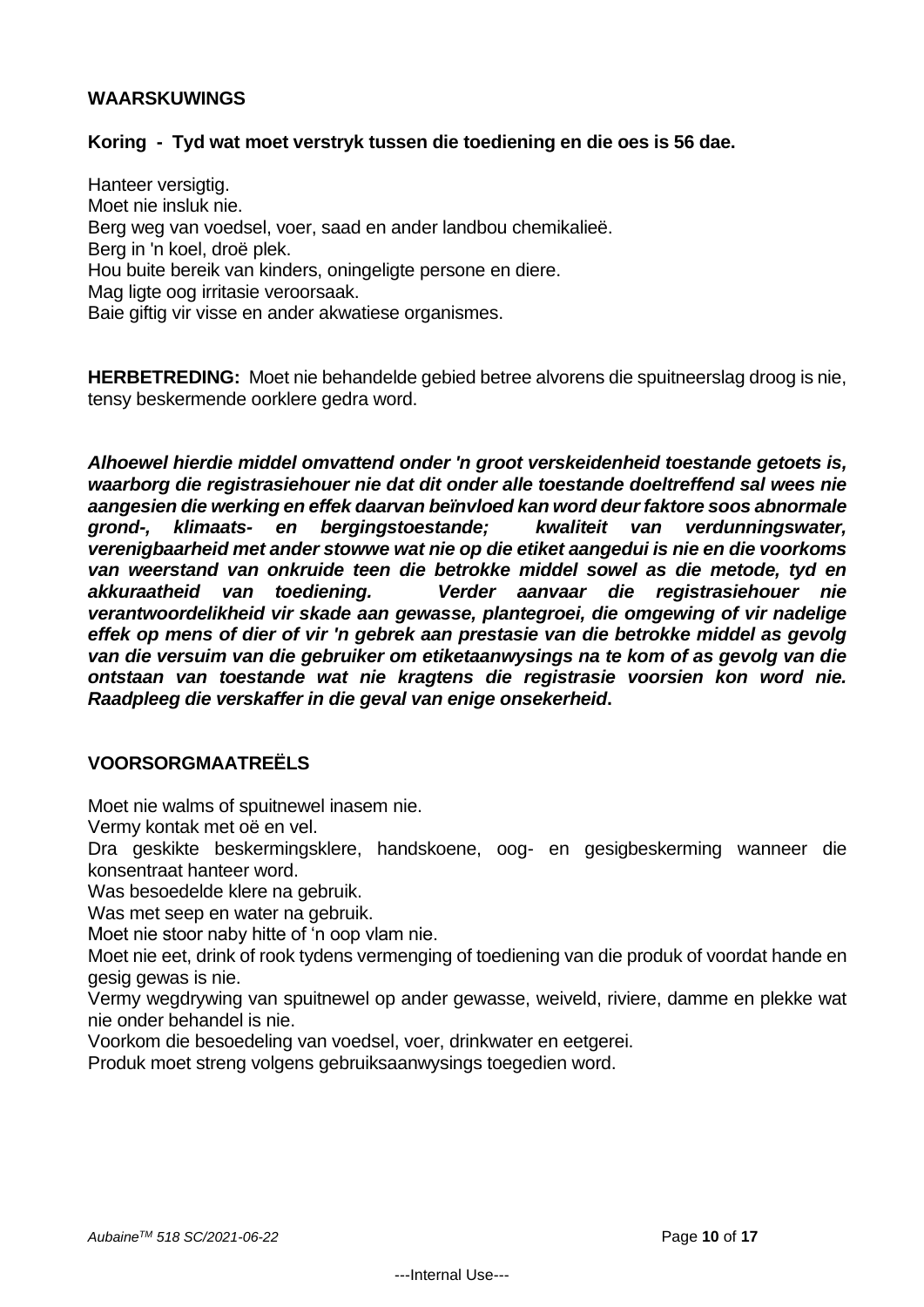# **SIMPTOME VAN ERGE MENSLIKE BLOOTSTELLING**

Kan ligte oog irritasie veroorsaak.

#### **NOODHULPBEHANDELING:**

Indien pasiënt bewusteloos is of stuiptrekkings het, moet geen vloeistowwe per mond gee of braking teweegbring nie

#### **Inname:**

Kontak 'n geneesheer.

Indien dit moontlik is vir die persoon om te sluk, gee 'n glas water om te drink. Moet nie braking teweegbring nie. Die besluit om braking teweeg te bring of nie, moet deur 'n geneesheer geneem word.

#### **Oogkontak:**

Hou oë oop en spoel stadig en sagkens met water vir 15-20 minute. Verwyder kontaklense, indien teenwoordig, na aanvanklik 5 minute en spoel vir nog etlike minute. Indien effekte voorkom, moet 'n geneesheer geraadpleeg word, verkieslik 'n oogarts.

#### **Velkontak:**

Verwyder besoedelde klere. Spoel vel dadelik met seep en baie water vir 15-20 minute. Was besoedelde klere voor herverbruik.

#### **Inaseming:**

Verwyder pasiënt dadelik na vars lug.

Indien die persoon nie asemhaal nie, ontbied 'n noodeenheid en gee kunsmatige asemhaling; indien mond-tot-mond, gebruik 'n reddingsbeskermmasker. Kontak 'n gifbeheersentrum of geneesheer vir behandelingsadvies.

# **NOTA AAN GENEESHEER:**

Daar is geen spesifieke teenmiddel nie. Behandeling van blootstelling moet simptomaties wees na aanleiding van die kliniese toestand van die pasiënt.

Hou die veiligheidsdatablad (SDS) en indien beskikbaar, die produkhouer of -etiket byderhand wanneer die gifbeheersentrum of geneesheer gekontak word.

# **WEERSTANDSVOORKOMING EN -BESTUUR**

Weens natuurlike genetiese variasie in enige onkruidpopulasie, mag sommige onkruidbiotipes, wat in die natuur voorkom, weerstandbiedendheid toon teen **AUBAINE™ 518 SC** of ander onkruiddoders wat tot Groep C<sup>2</sup> of Groep L behoort Indien onkruiddoders met dieselfde werkingswyse herhaaldelik gebruik word, kan hierdie weerstandbiedende individue uiteindelik die onkruidpopulasie domineer. Hierdie weerstandbiedende onkruide sal nie deur **AUBAINE™ 518 SC** of enige ander sellulose of fotosintese inhibeerders beheer word nie.

Aangesien die teenwoordigheid van weerstandbiedende onkruide moeilik is om te bepaal voor onkruiddodertoediening, is dit van uiterste belang dat behandelde gebiede met gereelde intervalle ondersoek word om die voorkoms van onkruiddoder weerstand vroegtydig te identifiseer. Dow AgroSciences sal geen verantwoordelikheid aanvaar vir enige gebrek aan prestasie in die geval van die opbou van weerstand in die onkruid-populasie as gevolg van onvoldoende bestuurspraktyke soos aangedui op hierdie etiket nie.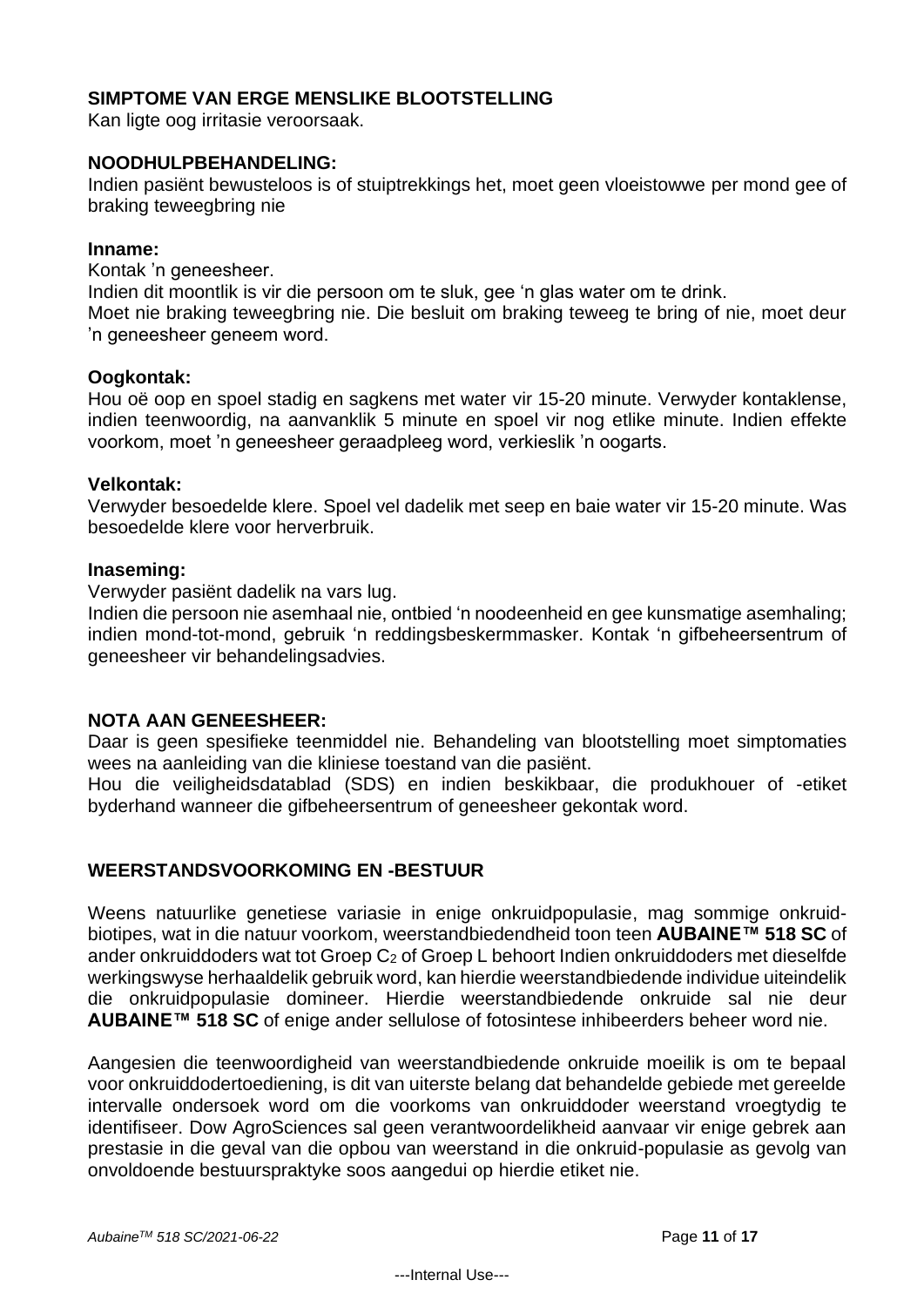#### **BESTUURSAKSIES OM SELEKSIE VAN WEERSTANDBIEDENDE ONKRUIDE TE VERMINDER**

- ❖ Implementeer bewerkingspraktyke, wisselboustelsels of ander meganiese beheerstelsels (insluitende die gebruik van nie-selektiewe onkruiddoders) waar prakties moontlik.
- ❖ Vermy die herhaalde gebruik van onkruiddoders met dieselfde metode van werking. Beplan gewasrotasie sodat onkruiddoders met verskillende metodes van werking gebruik word.
- ❖ Hou rekord van onkruiddodergebruik van elke land.
- ❖ Voorkom die verspreiding van weerstandbiedende saad asook vegetatiewe plantmateriaal na ander lande deur gereelde skoonmaak van stropers en ploeë en plant van onkruidvrye saad.
- ❖ Met beweiding, begin by lande met die minste onkruidweerstand voor beweging na lande met hoë weerstand om verspreiding van saad deur diere te verhoed.
- ❖ Ondersoek alle lande jaarliks om moontlike weerstand vroegtydig uit te ken.

Kontak u naaste Dow AgroSciences verteenwoordiger vir verdere advies rakende die voorkoming van onkruiddoder weerstandbiedendheid.

Indien bostaande maatreëls nie nougeset nagekom word nie, kan Dow AgroSciences geen aanspreeklikheid aanvaar ten opsigte van enige verlies wat mag ontstaan indien **AUBAINE™ 518 SC** nie weerstandbiedende onkruide beheer nie.

#### **GEBRUIKSBEPERKINGS EN NOTAS VAN GEBRUIK.**

Moet nie **AUBAINE™ 518 SC** toedien op koring ondergesaai met peulgewasse nie.

Dien die produk streng volgens die gebruiksaanwysings toe.

Staak toediening as windspoed 5 meter/sekonde oorskry.

Moet nie spuit onder onstuimige, onstabiele en droë toestande gedurende die hitte van die dag nie (25°C of meer).

Moet nie enige waterbronne besoedel nie bv. damme, riviere, boorgate,ens.

**AUBAINE™ 518 SC** mag slegs **EEN** keer per seisoen per land toegedien word.

Moet nie gebruik naby gewensde plante of bome (bv. windbreke of sierbome langs padweë) nie of op areas waar die wortels kan verleng of in areas waar die chemikalieë ingewas kan word of waar dit in kontak kan kom met die wortels nie.

Moet nie gebruik op grond waar sensitiewe plante in die voorsienbare toekoms geplant gaan word nie.

Maak toedieningsapparaat deeglik skoon na gebruik en maak seker dat alle residue van **AUBAINE™ 518 SC** verwyder is (sien Skoonmaak van spuit). Spuit alle spoelwater weg waar dit nie ander gewasse, weivelde, riviere of damme sal besoedel nie.

Spoel leë houer drie keer uit met 'n volume water gelykstaande aan 'n minimum van 10 % van die houer. Gooi die spoelwater by die inhoud van die spuittenk voordat die houer op die voorgeskrewe wyse vernietig word en moet dit vir geen ander doel hergebruik nie.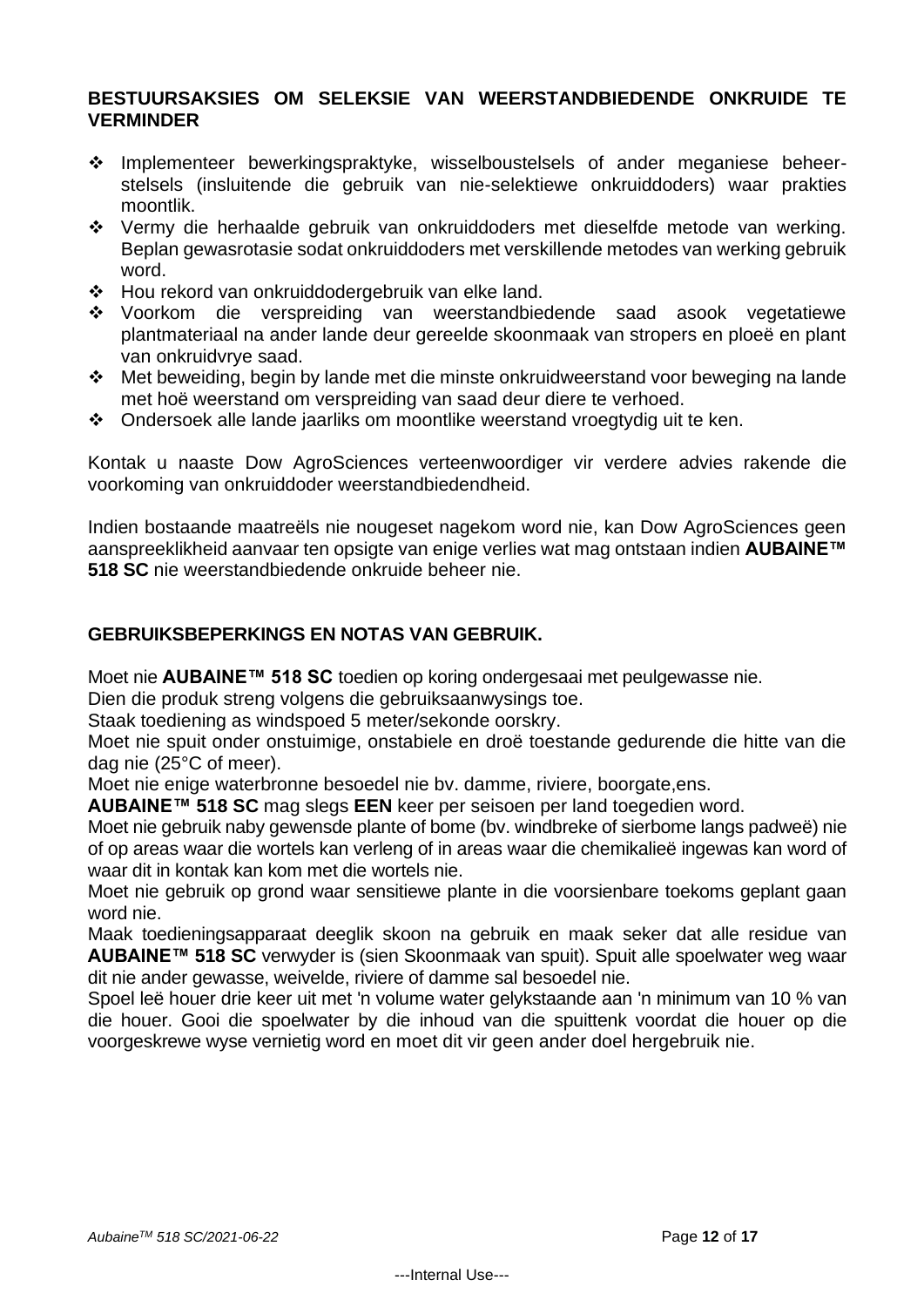# **GEWASVEILIGHEID**

Wanneer **AUBAINE™ 518 SC** gebruik word soos voorgeskryf, toon dit oor die algemeen goeie gewasselektiwiteit.

Die volgende faktore sal help om die risiko van gewasskade te verminder:

# **VOOR-PLANT, VOOR-OPKOMS**

- − Vermy beweging van behandelde grond na aangrensende plantrye.
- − Moet nie drukwiele in kombinasie saam met êe of kettings gebruik om saad te bedek nie.
- − Wanneer ′n kunsmisstrooier of ander saaitoerusting gebruik word om te saai, verseker dat die saad goed met grond bedek is, voordat **AUBAINE™ 518 SC** toegedien word.
- − Moet nie produk direk op gewassaad toedien nie. Verhoed dat die gewassaad ontkiem op die grondoppervlakte.

# **NA-OPKOMS**

− **MOET NIE** toedien op koring na die 3 blaar groeistadium nie.

Gewasskade kan toeneem onder die volgende omstandighede:

- − Waar diep plantvore tydens die plant van die gewas gevorm word.
- − Grondbeweging in die gewasry as gevolg van wind of swaar reën, kort na plant.
- − Waar swaar reënval tussen plant en opkoms van die gewas op gronde met ′n hoë logingspotensiaal, veroorsaak dat die onkruiddoder in die gewassaadsone inbeweeg.

Blaarnekrose, blaarskroei, vertraagde groei, vergeling of stand vermindering kan voorkom in koring na die gebruik van **AUBAINE™ 518 SC**. Die gewas ontgroei gewoonlik hierdie simptome en opbrengs behoort nie beïnvloed te word nie. Potensiaal vir gewasskade kan verhoog indien die gewas onder stremming verkeer a.g.v. strawwe weerstoestande soos koue of ysige temperature of swaar reëns, droogte, versuiping, nutriënt tekort, siekte, insek-of aalwurmskade of onkruiddoderoordraging.

# **MINIMUM WAGPERIODES EN WISSELBOU-AANWYSINGS**

Die minimum wagperiode dui op die tydsverloop vanaf die laaste toediening van **AUBAINE™ 518 SC** tot die verwagte tyd van aanplanting van 'n opvolggewas. Die intervalle hieronder gespesifiseer, sal slegs geldig wees indien gunstige grondvog- en temperatuurtoestande, wat spoedige afbraak van **AUBAINE™ 518 SC** deur mikrobiese aktiwiteit bevorder, sou heers. Abnormale droë en/of koue toestande mag vertraagde afbraak tot gevolg hê.

Deeglike oorweging moet gegee word aan wisselboubeplanning alvorens **AUBAINE™ 518 SC**  gebruik word.

Koring kan sonder enige beperking die daaropvolgende seisoen, na die toediening van **AUBAINE™ 518 SC**, geplant word.

Om skade aan alle ander opvolggewasse te vermy, word 'n wagperiode van ten minste **24 maande** aanbeveel, voorafgegaan deur 'n toetsplanting. Toetsstroke van die verlangde opvolggewas moet aangeplant word en tydens ontkieming en opkoms gekontroleer word vir enige abnormale groei om te bepaal of die opvolggewas suskesvol verbou kan word. Die land moet altyd diep geploeg word voordat 'n opvolggewas geplant word.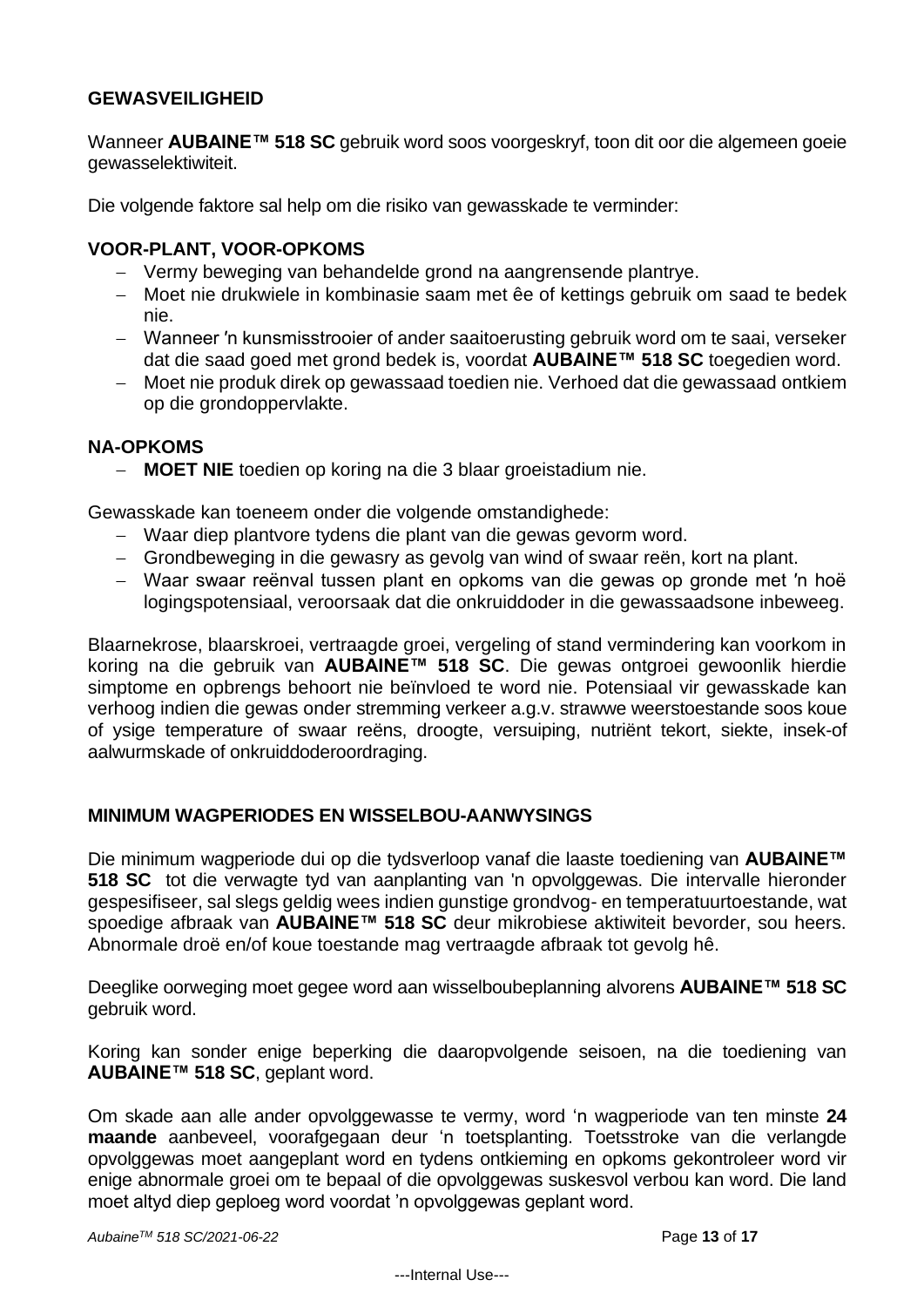# **ONKRUIDE NORMAALWEG BEHEER:**

#### **Voor-plant, voor-opkoms**

| Grasse<br>Lolium spesies                       | Raaigras |
|------------------------------------------------|----------|
| <b>Breëblaaronkruide</b><br>Medicago spesies** | Klawers  |
| Vroeg na-opkoms                                |          |
| Grasse<br>Lolium spesies                       | Raaigras |
| <b>Breëblaaronkruide</b><br>Erodium moschatum  | Turknael |

\*\*Wisselvallige beheer kan verwag word.

#### **NOTA:**

**AUBAINE™ 518 SC** beheer sekere onkruidspesies soos gelys hierbo. Ander eenjarige grasse en breëblaaronkruide wat nie tydens die ontwikkelingsproewe voorgekom het nie, kan ook moontlik tot 'n sekere mate beheer word. Die registrasiehouer aanvaar egter geen aanspreeklikheid ten opsigte van ongelyste onkruide nie.

#### **GEBRUIKSAANWYSINGS: Gebruik slegs soos aangedui**

#### **SKUD GOED VOOR GEBRUIK. PLAAS PROP TERUG NA GEBRUIK.**

#### **ALGEMENE INLIGTING**

**AUBAINE™ 518 SC** het twee aktiewe bestanddele, Isoksaben en Chlorotoluron, dus 'n dubbele metode van werking – 'n samestelling van 'n sellulose inhibeerder (Groep L) en 'n fotosintese inhibeerder (Groep C2).

**AUBAINE™ 518 SC** is òf ′n residuele, grondtoegediende, voor-plant, vooropkomsonkruiddoder wat deur die wortels en lote van ontkiemende onkruide opgeneem word òf kan gebruik word as 'n vroeg na-opkoms toediening vir onkruide op 2-4 blaar groeistadium.

**AUBAINE™ 518 SC** moet met skoon water gemeng word en as 'n eenvormige, breedwerpige grondbespuiting toegedien word.

**AUBAINE™ 518 SC** as 'n voor-plant, voor-opkoms behandeling kan slegs toegedien word indien 'n Ausseeder (Ausplow), Voorplanter, Equalizer of soortgelyke mespunt-planter met drukwiele gebruik word. Die trekkerspoed tydens plant moet tussen 5-6 km/h wees om te verhoed dat behandelde grond in aangrensende planterrye oorgegooi word.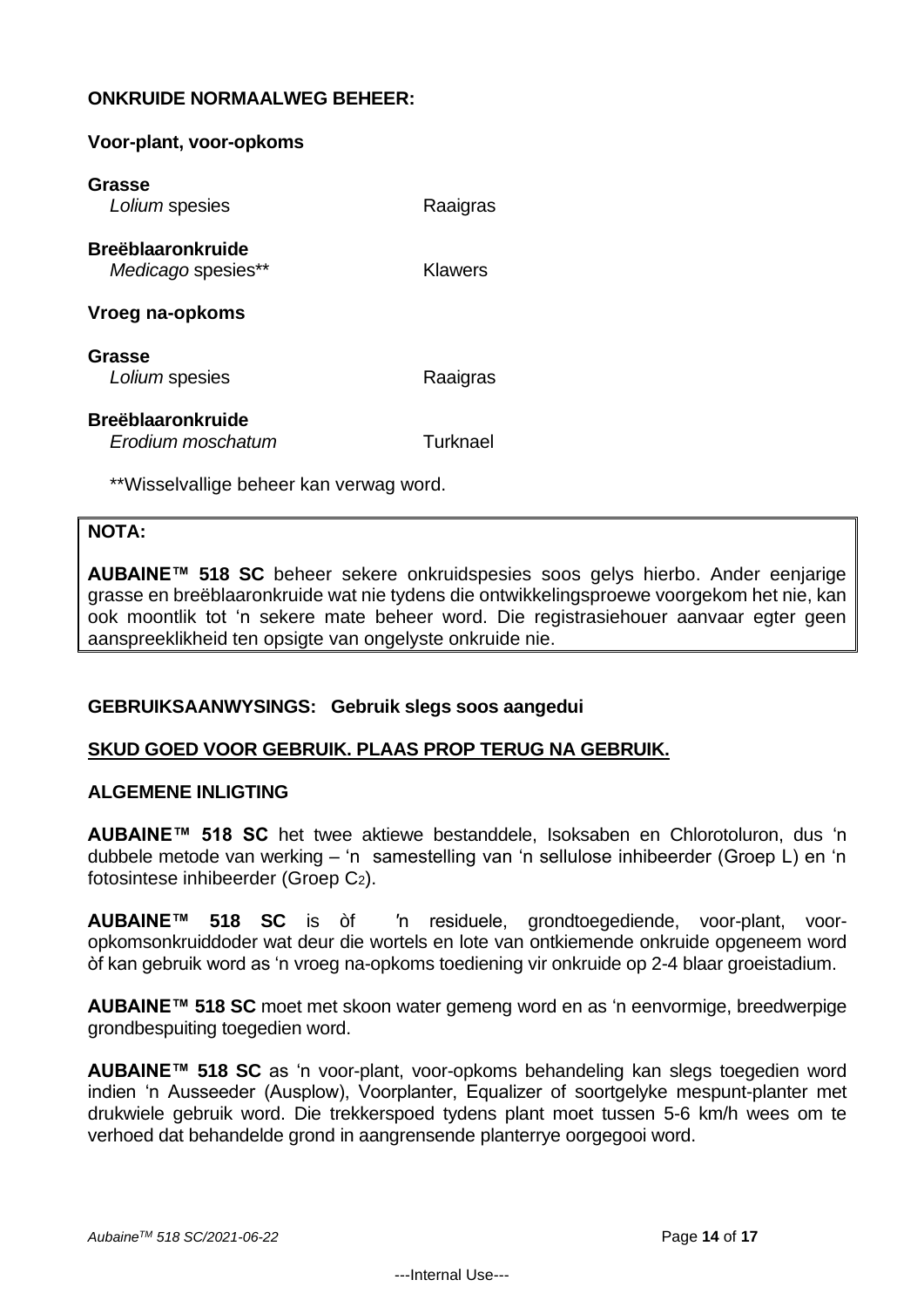# **MENGINSTRUKSIES**

Vul die spuittenk halfvol met skoon water. Begin roering.

Voeg die nodige hoeveelheid **AUBAINE™ 518 SC** tot die tenk deur 'n sif.

Hou in roering terwyl die tenk verder met water tot die verlangde volume gevul word.

Die spuitmengsel moet tydens vermenging en toediening voortdurend en deeglik in roering gehou word.

Tenkmengsels moet onmiddellik uitgespuit word en nie toegelaat word om in die spuittenk te staan nie aangesien die effektiwiteit mag verminder weens produkafbraak.

Roer deeglik voor hergebruik as daar 'n onderbreking was tydens die toedieningsproses vir watter rede ookal.

Spoel die tenk deeglik uit met water na daaglikse gebruik (sien **SKOONMAAK VAN SPUIT**).

#### **GRONDTOEDIENING**

**AUBAINE™ 518 SC** kan toegedien word met enige medium- of hoëvolume spuittoerusting wat toegerus is met 'n konvensionele spuitbalk met platwaaierspuitpunte. Kalibreer die spuittoerusting akkuraat voor toediening. Die spuitbalk en spuitpunte moet gestel wees om eenvormige dekking te besorg. Gebruik 200-250 liter water/ha vir 'n algehele toediening om deeglike bedekking te verseker. Gebruik 'n lae sproeidruk (2 bar of 200 kPa) om te verseker dat **AUBAINE™ 518 SC** as 'n growwe druppelgrootte toegedien word.

| <b>GEWAS</b>                                                           | <b>DOSIS/HA</b>                       | <b>AANMERKINGS</b>                                                                                                                                      |
|------------------------------------------------------------------------|---------------------------------------|---------------------------------------------------------------------------------------------------------------------------------------------------------|
| <b>KORING</b>                                                          | 3.0-3.6 L AUBAINE™ 518 SC             | Dien AUBAINE™ 518 SC direk toe op                                                                                                                       |
| (Slegs<br>vir<br>gebruik<br>die<br>in<br>winter<br>reënval-<br>gebied) | Voor-plant, voor-opkoms<br>toediening | onbewerkte<br>klam,<br>grond<br>'n<br>as<br>breedwerpige bespuiting voor plant en<br>werk in deur die gebruik van 'n mespunt-<br>planter met drukwiele. |
|                                                                        | 2.8-3.0 L AUBAINE™ 518 SC             | <b>MOET NIE</b> toedien op koring na die 3                                                                                                              |
|                                                                        | Vroeg na-opkoms                       | blaar groeistadium nie.                                                                                                                                 |
|                                                                        | toediening                            | Dien <b>AUBAINE™ 518 SC</b> toe as 'n<br>breedwerpige bespuiting oor die gewas<br>wanneer die onkruide op 2-4<br>blaar<br>groeistadium is.              |

**NOTAS:**

− Verseker dat inligting onder "GEBRUIKSAANWYSINGS" gevolg word.

− Graad van beheer verkry en die duurte van die effek hang af van die onkruidspesies, onkruidgrootte en groeitoestande gedurende en na die toediening.

- − **AUBAINE™ 518 SC** moet so gou as moontlik in die grond ingewas word Vir optimale voor-plant, voor-opkoms beheer, moet die toediening binne sewe (7) dae opgevolg word met 25-40 mm reën voordat die onkruide ontkiem.
- − Verswakte onkruidbeheer mag voorkom met geen grondbewerking situasies waar plantreste van die vorige gewas die grond bedek.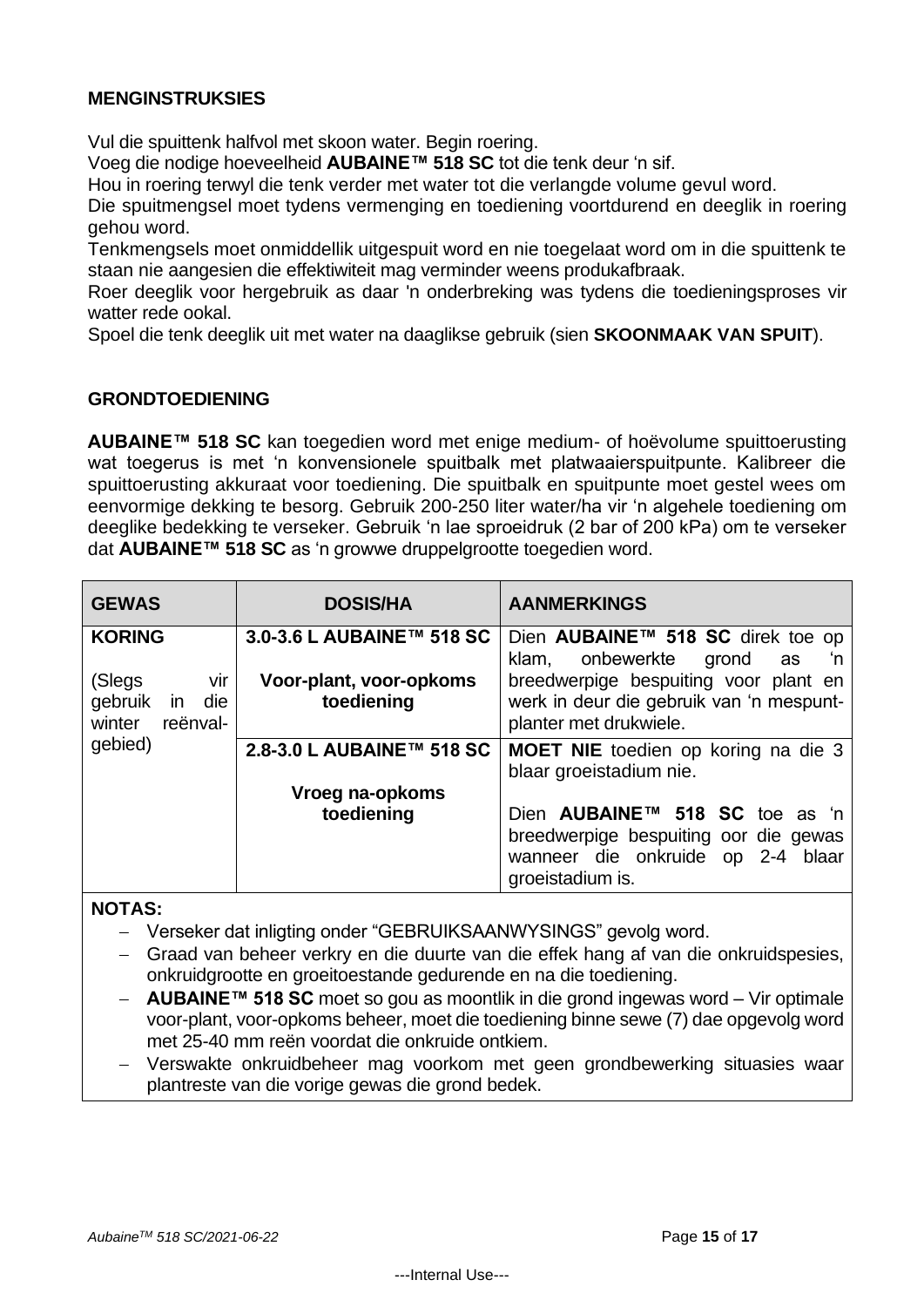#### **SKOONMAAK VAN SPUIT**

Om daaropvolgende skade aan gewasse anders as koring te vermy, moet alle residue van **AUBAINE™ 518 SC** direk na toediening, deeglik vanuit die meng- en spuittoerusting verwyder word. Gaan soos volg te werk:

- a) Dreineer die spuitsisteem onmiddellik na bespuiting. Was enige kontaminasie van die buitekant van die tenk af met skoon water.
- b) Spoel die binneoppervlak van die tenk met skoon water. Spuit ten minste een tiende van die tenk se kapasiteit deur die pype en spuitpunte. Dreineer die tenk deeglik.
- c) Maak die tenk half vol met skoon water en voeg die korrekte hoeveelheid skoonmaakmiddel by. Vir elke 100 liter van die finale tenk volume, voeg 350 ml huishoudelike ammoniak (9.5 % ammoniak), in die water. (bv. in die geval van 'n 1 000 liter spuittenk, vul dit met 500 liter water en voeg 3.5 liter (= 10 x 0.35 L) huishoudelike ammoniak by).

Die oorspronklike mengsel, wat nou dubbel-sterkte is, moet deeglik geroer word en deur die pype en spuitpunte vir ongeveer 1 minuut gespoel word.

Voeg dan water by die oorblywende mengsel tot die tenk vol is. Laat hierdie mengsel vir 15 minute in die tenk staan terwyl dit in roering gehou word. Na die verloop van 15 minute, spuit weer deur die spuitbalk, pype en spuitpunte. Dreineer die tenk deeglik.

- d) Verwyder spuitpunte en filters en plaas in 'n emmer wat 40 ml huishoudelike ammoniak per 10 liter water bevat.
- e) Spoel die tenk weer deeglik uit met skoon water. Spuit ten minste een tiende van die tenk se kapasiteit deur die spuitbalk, pype en spuitpunte.
- f) Spuit alle spoelwater veilig weg. Moet nie spuit op sensitiewe gewasse of op lande bedoel vir die plant van sensitiewe gewasse nie.

Voorsorgmaatreëls met skoonmaak van spuit

- Moet nie die dampe van die skoonmaakmiddel inasem nie.
- Vermy kontak met oë en vel.
- In geval van kontak met oë en vel, spoel onmiddellik met genoegsame water en verkry mediese raad.
- Hou buite bereik van kinders, oningeligte persone en diere.
- Hou skoonmaakmiddels slegs in die oorspronklike houers.